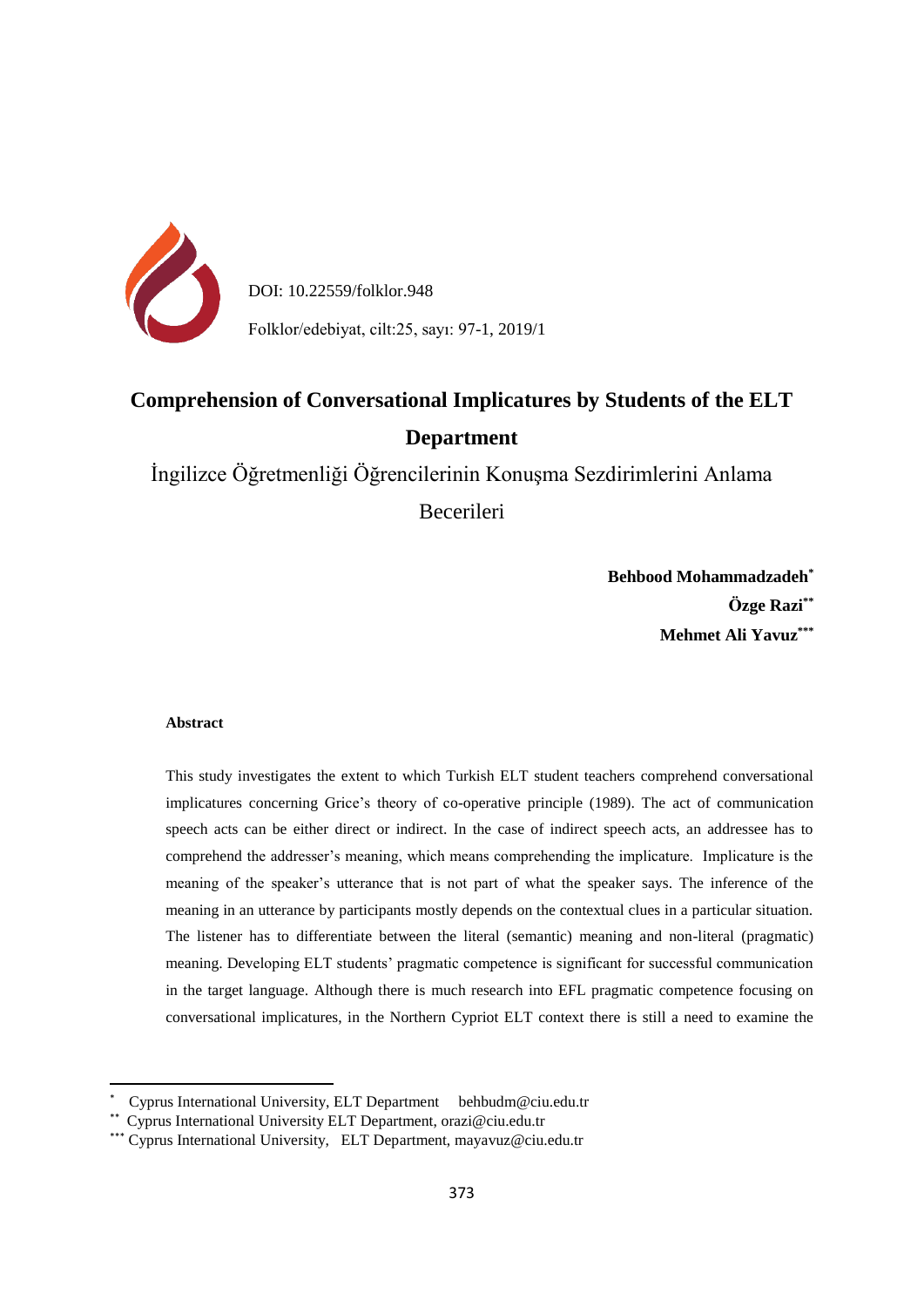issue. This study was designed to investigate the extent to which prospective teachers of English comprehend conversational implications.

**Keywords**: *Pragmatic Competence, Comprehension of implicatures, Turkish ELT students*

# **ÖZ**

Bu çalışma, Grice'in işbirlikçi kuramına göre (1989) Türk İngiliz dili öğretmen adaylarının İngilizcedeki konuşma sezdirimlerinin kavramalarını incelemektedir. İletişimde söz edimi eylemleri ya doğrudan ya da dolaylı olabilir. Dolaylı söz edimi durumlarında muhatap konuşmacının ne ima ettiğini anlamalıdır, bu da konuşma sezdirimlerini kavrama anlamına gelir. Konuşma sezdirimleri konuşmacının söylediklerinin bir parçası olmayan bir koşuşma ifadesidir. Bir koşuşmada katlımcıların anlamların çıkarımı büyük ölçüde bağlamsal ipuçlarına bağlıdır. Dinleyici edebi (anlamsal) anlamı ile edebi olmayan (edimbilimsel) anlamı birbirinden ayırması gerekir. İngiliz dili öğretmen adaylarının İngilizcedeki konuşma sezdirimlerinin başarılı iletişim için çok önemlidir. KKTC'de İngiliz dili öğretmen adaylarının İngilizcedeki konuşma sezdirimlerinin kavramalarını incelemeye yönelik çok sayıda araştırma olmasına rağmen bu alanda daha fazla araşırmaya gerek duyulmaktadır. Bu çalışma, İngiliz dili öğretmen adaylarının İngilizcedeki konuşma sezdirimlerinin kavramalarını araştırmak için tasarlanmıştır. Araştırma sonuçlarına göre Türk İngiliz dili öğretmen adaylarının İngilizcedeki konuşma sezdirimlerinin kavramaları ortalama olarak düşük düzeydedir.

**Anahtar sözcükler**: *Edimbilim Yetkinlik, Sezdirimlerin kavranması, Türk İngliz Dili Öğretmen Adayları*

#### **Introduction**

Developing language learners' pragmatic competence is significant for successful communication in the target language. Although there are many well-written articles on the importance of pragmatic competence in the target language, we still need to do more in order to eliminate the uncertainties in relation with the pragmatic competence in the target language. There is a close relationship between pragmatics and EFL/ESL in many researches Rintell (1981), Scarcella and Brunak (1981), Brown & Levinson (1987), Koike (1992, 1996), Saito & Beecken (1997), Félix-Brasdefer (2003, 2006), Huth (2006), Yavuz & Rızaoğlu, and Taghizade (2017).

One of the focal points of pragmatic competence is the implicatures in which learners of English need to gain capabilities for successful communication. Comprehending conversational implicatures concerning Grice's theory of co-operative principle (1989) is one of the issues that ELF/ESL scholars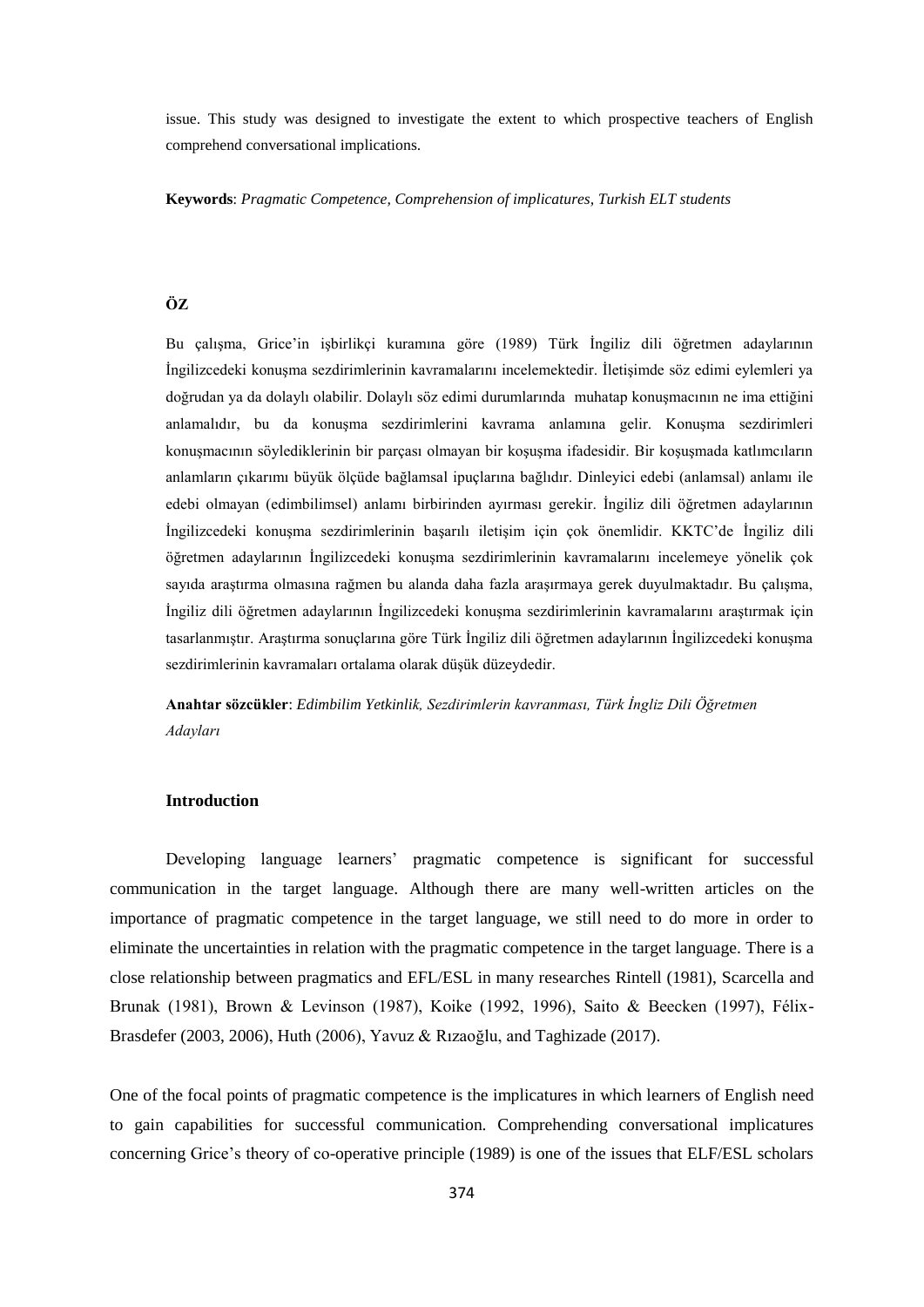are interested in as a research area. The act of communication speech acts can be either direct or indirect. In the case of indirect speech acts, an addressee has to figure out the addresser's meaning, which means comprehending the implicature. Implicature is the meaning of the speaker's utterance that is not part of what the speaker says.

Although there is much research into EFL pragmatic competence focusing on conversational implicatures, in the Northern Cypriot ELT context there is still a need to examine the issue. This study was designed to investigate the extent to which prospective teachers of English comprehend conversational implications. The study seeks to find answers to the following research questions:

- 1. Is there any difference in pragmatic comprehension regarding implicature types?
- 2. Is there any gender-based difference regarding comprehending implicatures?
- 3. Is there any grade-based difference regarding comprehending implicatures?
- 4. Are there any age-based differences regarding comprehending implicatures?

#### **2. Theoretical Background**

Linguistic competence introduced by Chomsky (1965) focuses mainly on grammatical knowledge, and there is a general belief that the speaker who has linguistic competence speaks in a perfect way. Linguist later introduced pragmatic/communicative competence which started a new page in the TL theory and methodology. The first scholar who used the term communicative competence was Hyme (1972, 1974). He claimed that teaching a foreign language is more than teaching grammar and lexical systems. He highlighted the sociolinguistics aspects of linguistics competence by giving importance to the ability to use grammatical competence in different communicative situations. Regarding the importance of communicative competence in language development Hymes argues that:

The importance of concern with the child is partly that it offers a favourable vantage point for discovering the adult system, and that it poses neatly one way in which the ethnography of communication is a distinctive enterprise, i.e., an enterprise concerned with the abilities the child must acquire beyond those of producing and interpreting grammatical sentences, in order to be a competent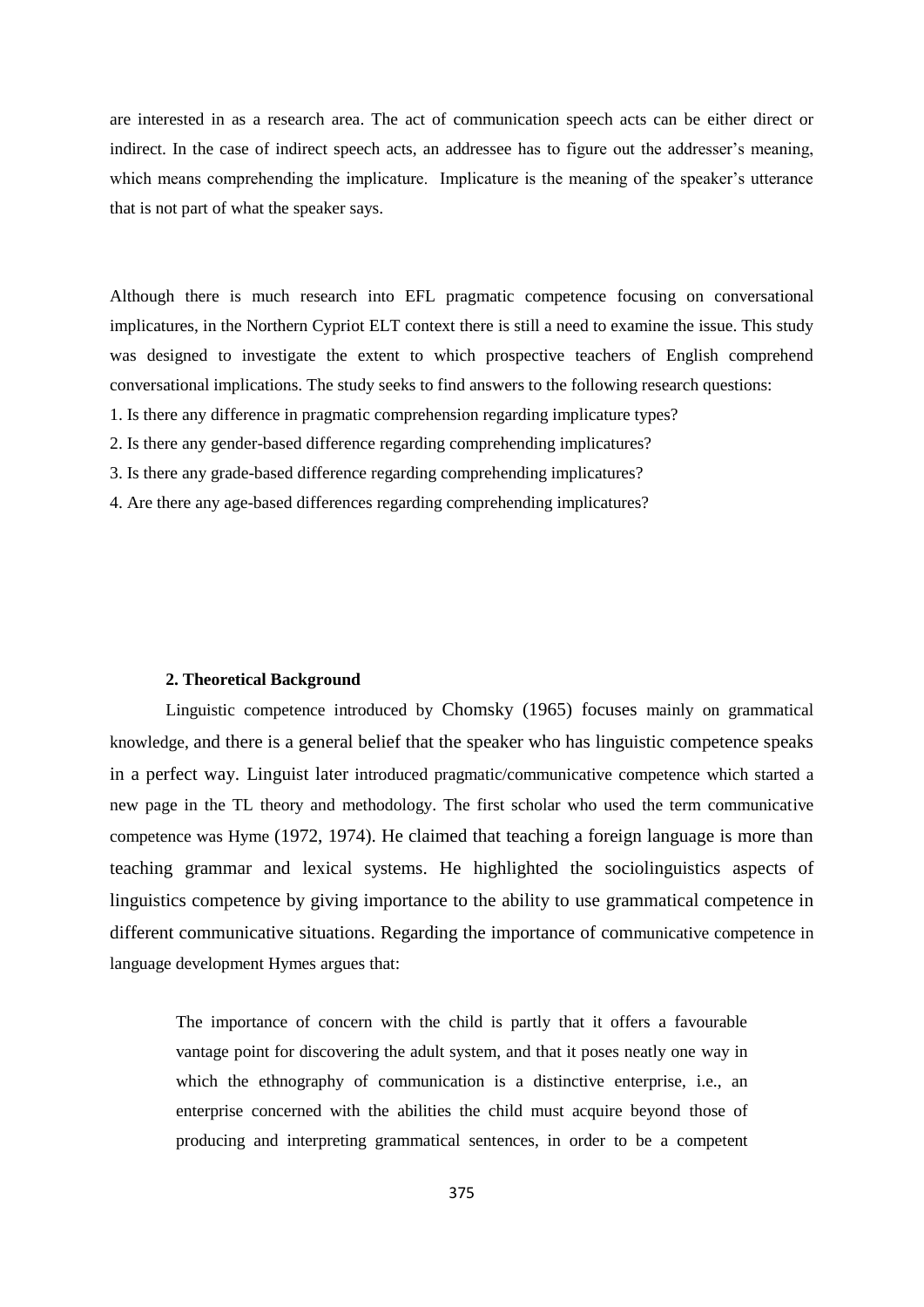member of its community, not only what may possibly be said, but also what should and should not be said (Hymes, 1972, p. 26).

Cultural interference in second language acquisition is another crucial issue introduced by Hymes in which he claims that different cultures have different speech patterns. Hymes argues that:

Even the ethnographies that we have, though almost never focused on speaking, show us that communities differ significantly in ways of speaking, in patterns of repertoire and switching, in the roles and meanings of speech. They indicate differences with regard to beliefs, values, reference groups, norms and the like, as these enter into the ongoing system of language use and its acquisition by children (Hymes, 1972, p. 33).

Later, Grice (1957) focused on the differences in meanings between lines. He claimed that there is a difference between what the speaker says and intends to communicate. Hymes (1972, 1974) and Grice's (1957) studies later inspired ESL/EFL scholar to conduct more research on linguistic and communicative competence to develop language learners' pragmatic competence. Since then many research has been conducted by many ESL/EFL specialist to enhance and improve pragmatics competence of language learners (Thomas, 1983; Kasper, 1989; Bardovi-Harlig, 1996; Bardovi-Harlig, 1996; Kasper and Rose, 2001; Bardovi-Harlig and Griffin, 2005; Ishihara & Cohen 2010; Rızaoğlu and Yavuz, 2017; and Taghizade, 2017).

Recently, many other types of research on conversational implicature have been conducted by many different scholars all over the globe. Taguchi (2007) conducted a study on native speakers Japanese learners of English to find out how capable students are in implied meaning in dialogues. The results of the study proved that "development of pragmatic knowledge and processing capacity of using the knowledge may not coincide perfectly in L2 development" (Taguchi, 2007: 313). Parmata et al. (2017) investigated the most problematic implicatures and the factors influencing the students' competence to comprehension implicature in Indonesia EFL context. The study findings depicted that indirect criticism implicatures were the most problematic implicatures. The second part of the findings supported Bouton's and Roever's arguments. Rızaoğlu & Yavuz conducted a study on Turkish EFL students' comprehension and production of implicatures. The findings of the study showed that students had a moderately high ability in implicature comprehension and production.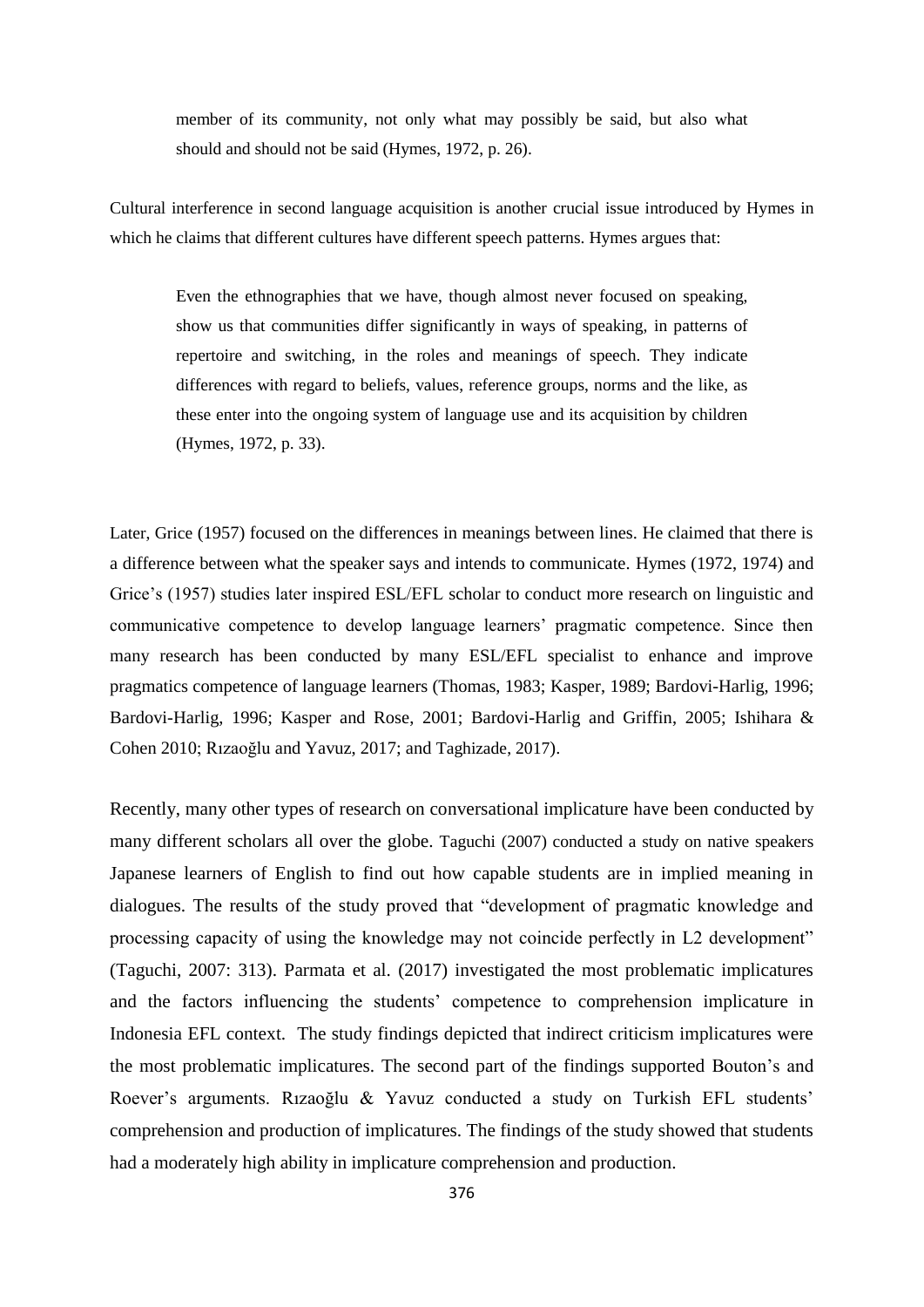## **3. Method**

This study adopts a descriptive research design and applies a quantitative data analysis method to analyse and interpret the collected data. The quantitative data analysis method is used to "establish the relationship between variables and look for and sometimes explain the causes of such a relationship" (Fraenkel, Norman, & Hyun, 2012: 11).

## **3.1. Participants**

Eighty-five first, second and third year Turkish ELT student teachers (52 female, 33 male) majoring at the ELT department, Faculty of education, Cyprus International University participated in this study.

## **3.2. Instrument**

In order to collect the data, we used a shortened version of a questionnaire developed by Bouton (1988- 1994). Before the adoption of the questionnaire, we got permission from Rızaoğlu (2017) who adapted it to the Turkish setting. Bouton's original test has high-reliability coefficient (i.e., 28 items, 0.74) (Bouton, 1994), the shortened version because of the limitations of the study has a lower reliability coefficient (KR-20 =  $0.48$ ).

## **3.3. Data Collection and Analysis**

The instrument was distributed to students in different classes, and they allocated almost 20 minutes to complete the questionnaire. The collected data were analysed by SPSS 24.

## **4. Findings of the Study**

#### **4.1 Implicature comprehension regarding implicature type**

The first research question of the study was to find out to what extent can the ELT student teachers comprehend implicatures in the target language regarding implicature types. In order to understand the differences in pragmatic comprehension regarding implicature types, we calculated the data according to the four maxims of conversations. As shown in table 1. the overall success rate is 38.17 which is the low, moderate level of achievement.

**Table 1: Implicature comprehension regarding implicature type**

| <b>Implicature type Explanation</b> |  | Success Rate (%) |
|-------------------------------------|--|------------------|
|-------------------------------------|--|------------------|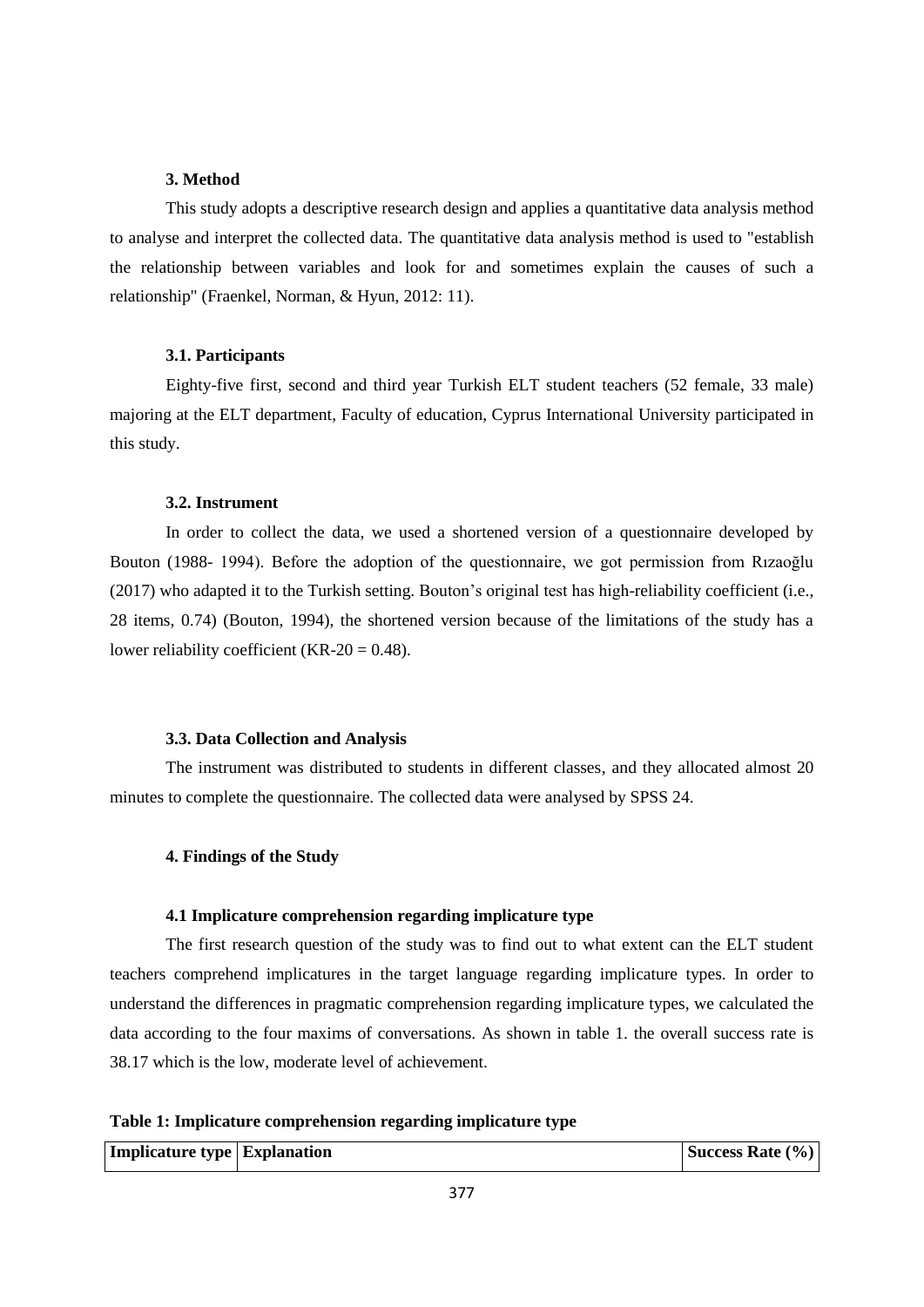| Quantity  | Understated negative criticism, Be sufficiently informative | 29.97 |
|-----------|-------------------------------------------------------------|-------|
| Relevance | Be relevant, Irony/Sarcasm                                  | 66.55 |
| Quality   | Conventional expression                                     | 25.98 |
| Manner    | Be orderly                                                  | 30.2  |

Additional analysis of the implicature regarding sub-categories depicted that the highest level of success was in Relevance implicatures with a rate of 67% (Table 1). The next percentage is 30% which belongs to the Quantity and Manner implicature. The Quality implicature showed a 26% success rate which is relatively low.

| <b>Items</b>            | <b>Implicature Type</b>                 | <b>Success Rate</b> |  |
|-------------------------|-----------------------------------------|---------------------|--|
|                         |                                         | (%)                 |  |
| 5                       | Relevance                               | 62.8                |  |
| 8                       | Relevance                               | 82.6                |  |
| 13                      | Relevance                               | 51.8                |  |
| 14                      | Relevance                               | 69.0                |  |
| $\mathbf{1}$            | Quantity-understated negative criticism | 16.3                |  |
| $\overline{3}$          | Quantity-understated negative criticism | 14.0                |  |
| 6                       | Quantity-be sufficiently informative    | 26.7                |  |
| 11                      | Quantity-understated negative criticism | 20.0                |  |
| 12                      | Quantity-be sufficiently informative    | 52.9                |  |
| $\overline{2}$          | Quality-irony/sarcasm                   | 43.5                |  |
| $\overline{\mathbf{4}}$ | Quality-set conventional expression     | 29.1                |  |
| $\boldsymbol{9}$        | Quality-set conventional expression     | 36.6                |  |
| 10                      | Quality-irony/sarcasm                   | 10.7                |  |
| 7                       | Manner-be orderly                       |                     |  |

**Table 2: Correct response rates per item**

Table two shows the success rates per item in which the highest rate belongs to item eight in the category of Relevance. The lowest item is item 10 which belongs to the Quality.

## **4.2. A comparison of implicature comprehension regarding gender**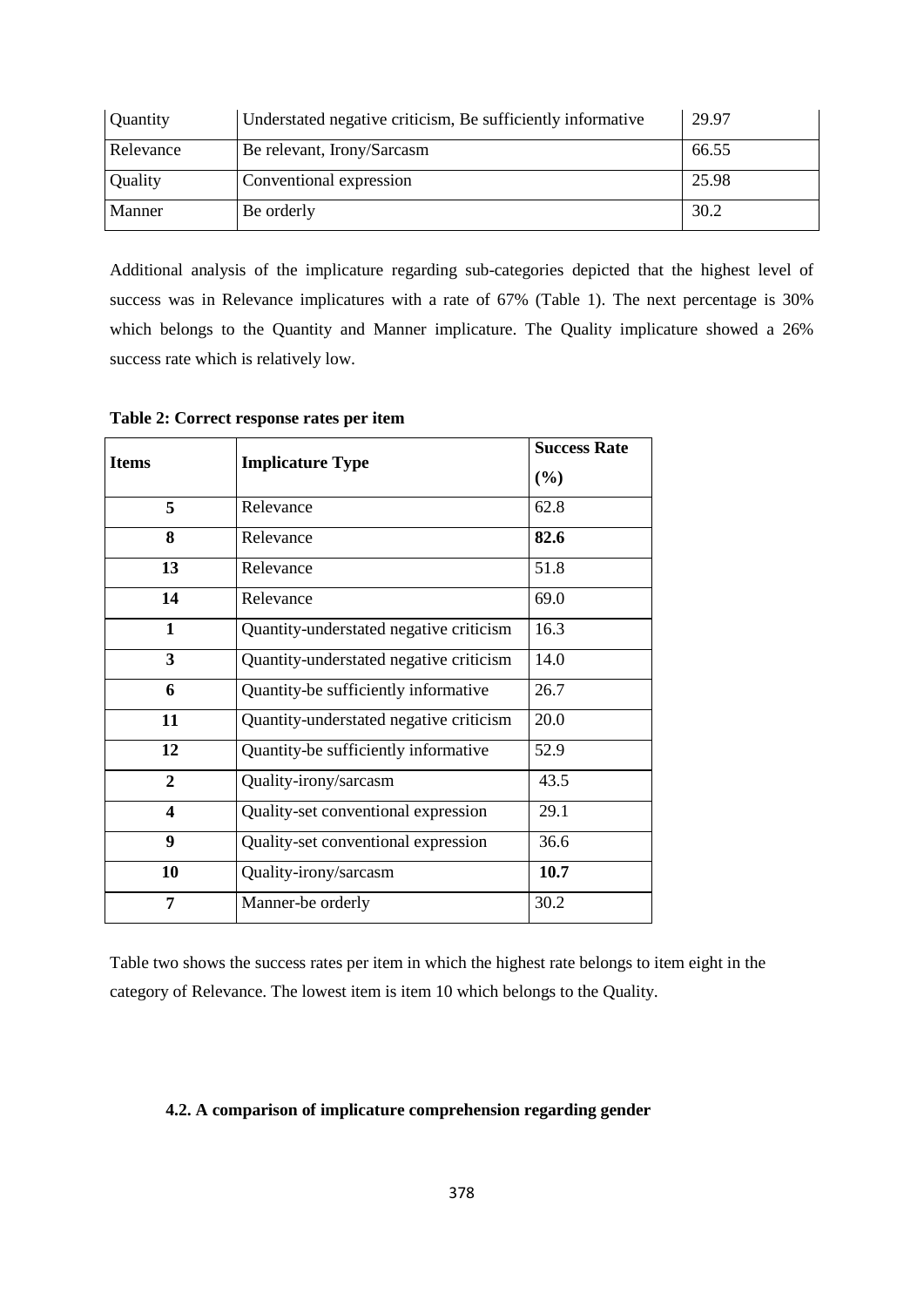The second research question of the study was to find out if there is any difference between female and male. Table three depicts statistical data about gender-based differences regarding comprehending implicatures.

| Gender | 17 | <b>Mean</b> | <b>SD</b> | Sig. |
|--------|----|-------------|-----------|------|
| Female | 52 | 20.85       | 8.35      | 0.55 |
| Male   | 33 | 22.79       | 9.02      |      |

**Table 3: Gender-based differences regarding comprehending implicatures**

As shown in table 3, there are no statistically significant differences between group means regarding gender. However, a comparison of the mean of the two groups revealed that male subjects have a slightly higher mean  $(M=22.79, SD=9.46)$  than that of female subjects  $(M=20.85, SD=8.35)$ .

## **4.3. A comparison of implicature comprehension regarding age**

The third research question of the study was to find out if there is any difference between different age groups in comprehending implicatures. Table four shows the statistical data about gender-based differences regarding comprehending implicatures.

**Table 4: Aged-based differences regarding comprehending implicatures**

| Age     |    | <b>Mean</b> | <b>SD</b> | Sig. |
|---------|----|-------------|-----------|------|
| 18-20   | 47 | 20.68       | 8.27      | 0.38 |
| $21-23$ | 29 | 22.48       | 9.46      |      |

As shown in table 5, there are no statistically significant differences between different ages among participants. However, a comparison of the mean of the two groups revealed that 21-2 group have a slightly higher mean (M=22.48, SD=9.48) than that of 18-20 age group (M=20.85, SD=8.35).

#### **4.4. A comparison of implicature comprehension regarding year of students**

The third research question of the study was to find out if there is any difference between different levels in comprehending implicatures. Table five shows the statistical data about level-based differences regarding comprehending implicatures.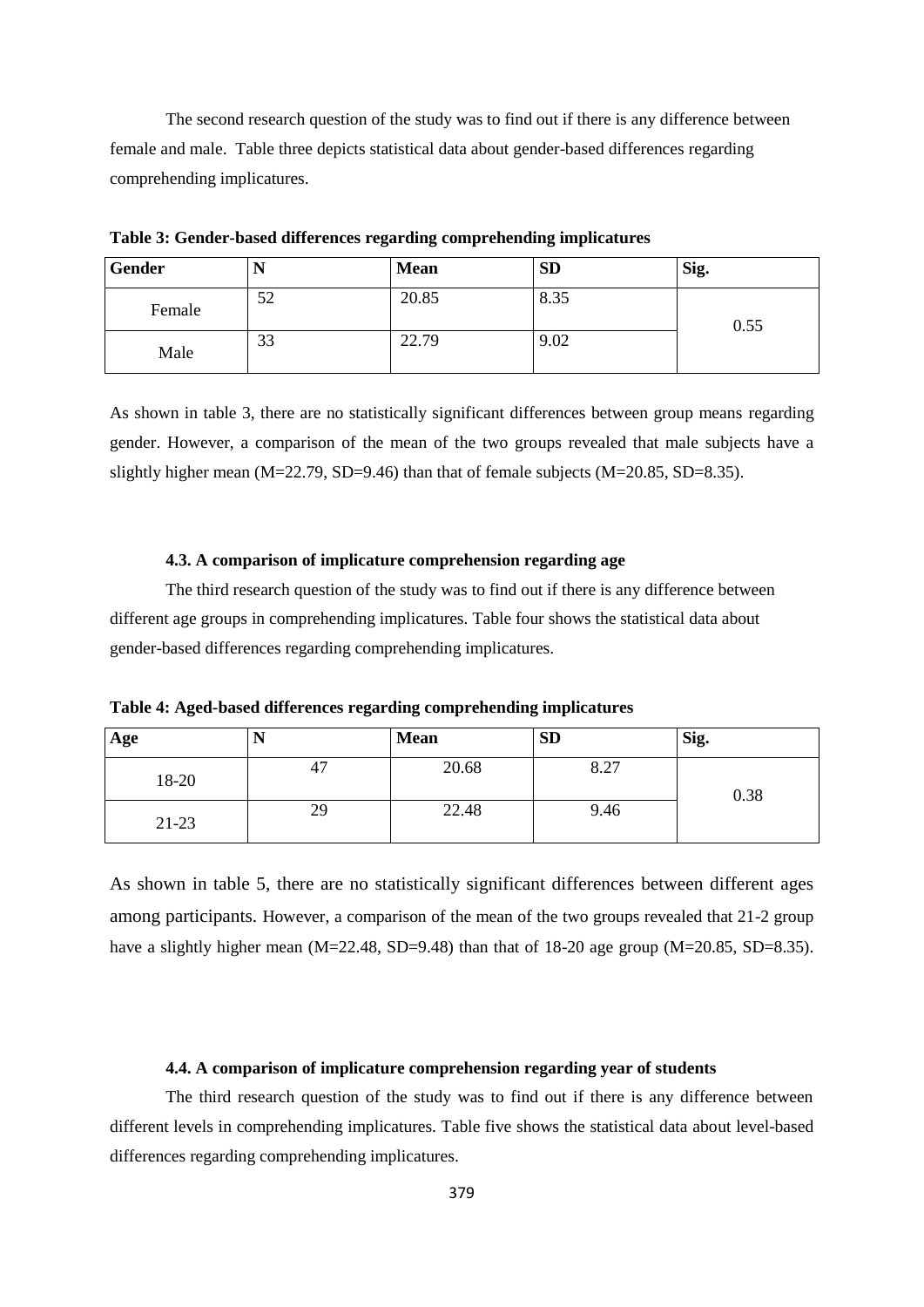| <b>Comprehension Score</b> | N  | <b>Mean</b> | <b>SD</b> | ${\bf P}$ | <b>Post Hoc Test</b> |
|----------------------------|----|-------------|-----------|-----------|----------------------|
| Year 1                     | 37 | 20.97       | 6.76      |           | $Y1$ vs $Y3 = 0.13$  |
| Year 2                     |    | 31 19.35    | 8.33      | 0.01      |                      |
| Year 3                     |    | 18 26.44    | 10.72     |           |                      |
| Total                      |    | 86 21.53    | 8.59      |           |                      |

**Table 5: Level-based differences regarding comprehending implicatures**

As shown in table 5, there were statistically significant differences between group means in favour of third graders as determined by one-way ANOVA regarding the grade level of subjects. The mean score of third-year students revealed that there more successful in comprehending implicates.

## **Discussion and conclusion**

The results of this study revealed that subjects' implicature comprehension competence is moderately low. However, the achievement rate regarding different implicature types are was high or low. The findings overlap with the outcomes of previous researches conducted in different countries (Taghizade, 2017; Alagözlü & Büyüköztürk, 2009; Bialystok, 2003; Garcia, 2004). However, the results are not in line with other studies that depicted moderately high success rates (Rızaoğlu, 2017; Ergüven, 2001; Lee; 2002). The findings of the study depicted differences on the implicature types in which students were more successful in some specific types. Students were more successful in Relevance Implicatures and less successful in Quality Implicature. The results of this study was a replication of related previous studies (Bouton, 1992; Taguchi, 2005; Rızaoğlu & Yavuz, 2017; and Parmata et al., 2017). Lack of knowledge of the cultural values of the target language is the main reason for the related results. This study was an attempt to highlight the problems encountered by the Turkish Cypriot student teachers in understanding English implicature and find out some solutions to those problems. Further studies can be conducted on Turkish students at different levels and contexts in order to create more solutions for ambiguities and problems student encounter. Experimental studies can be applied to Turkish students to examine the effectiveness of teaching implicatures to Turkish students.

## **References**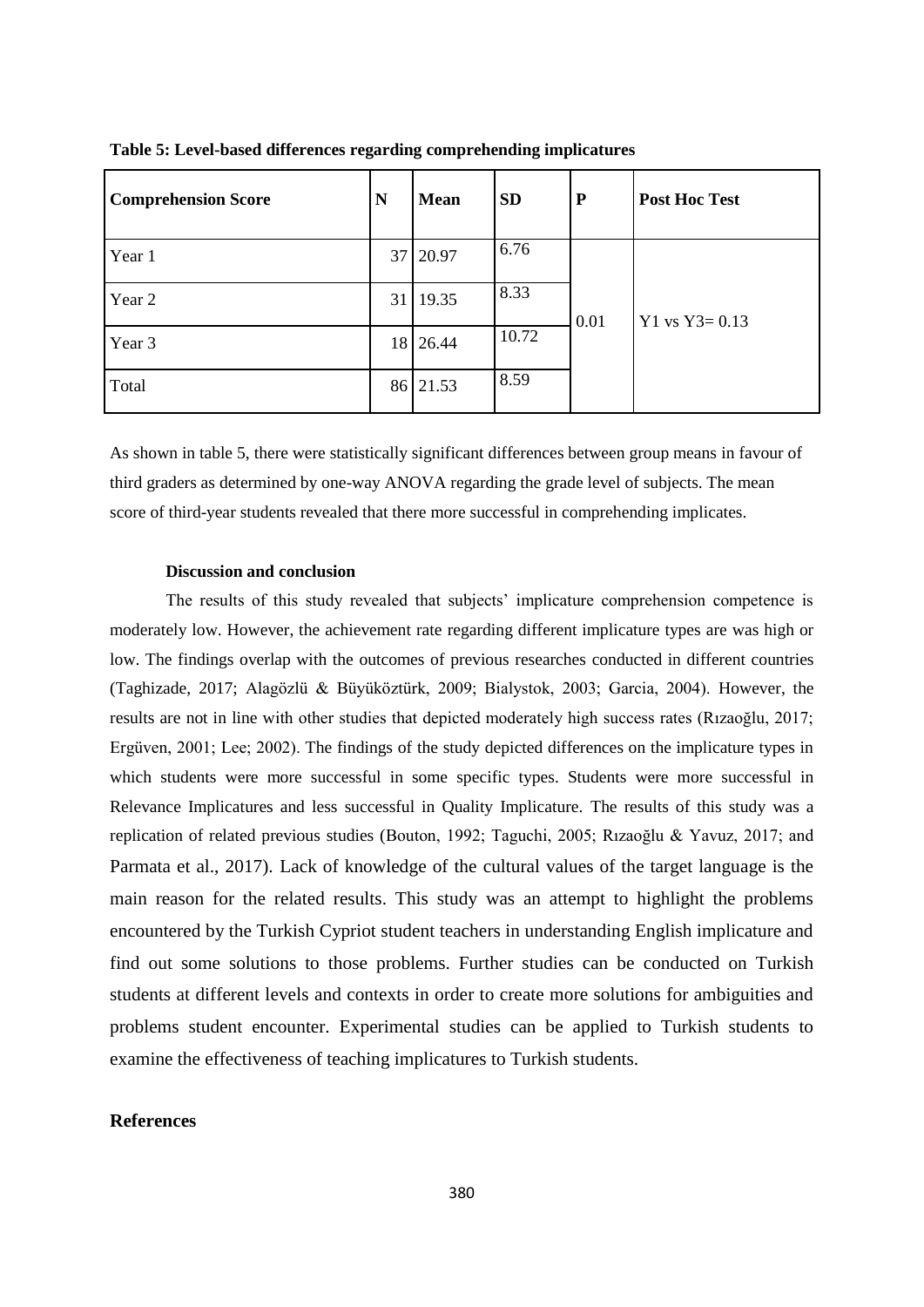Alagözlü, N., & Büyüköztürk, Ş. (2009). Aural pragmatic comprehension. *Novitas Royal Youth Journal*, *3*(2), 83-92.

Bardovi-Harlig, K. (1996). Pragmatics and language teaching: Bringing pragmatics and pedagogy together. In L. Bouton (Ed.), *Pragmatics and language learning* (pp. 21-39). Urbana- Champaign: the University of Illinois, Division of English as an International Language.

Bardovi-Harlig, K., & Griffin, R. (2005). L2 pragmatic awareness: Evidence from the ESL classroom. *System 33* (3), 401-415.

Bialystok, E. (2003). Symbolic representation and attentional control in pragmatic competence. In G. Kasper & S. Blum-Kulk (Eds.), *Interlanguage pragmatics* (pp. 43-57). Oxford: Oxford University Press.

Brown, P., & Levinson, S. (1987). *Politeness: Some Universals in Language Usage*. Cambridge: Cambridge University Press.

Bouton, L.F. (1988). A cross-cultural study of the ability to interpret implicatures in English. *World Englishes, 17*(2), 183-96.

Bouton, L.F. (1994). Conversational implicature in the second language: Learned slowly when not deliberately taught. *Journal of Pragmatics, 22*, 157-67.

Ergüven, T. (2001). Interpreting implicatures: A study on upper-intermediate level EFL students. Yayınlanmamış yüksek lisans tezi, Ortadoğu Teknik Üniversitesi, Ankara.

Félix-Brasdefer, J. C. (2003). Declining an invitation: A cross-cultural study of pragmatic strategies in Latin American Spanish and American English. *Multilingua, 22*(3), 225- 255.

Félix-Brasdefer, J. C. (2006). Linguistic politeness in Mexico: Refusal strategies among male speakers of Mexican Spanish. *Journal of Pragmatics, 38*(12), 2158-2187.

Fraenkel, J, Norman E.W., and Hyun, H. H. (2012). *How to Design and Evaluate Research in Education*. New York: McGraw-Hill. 111.

Garcia, P. (2004). Pragmatic comprehension of high and low-level language learners. *TESL – EJ, 8* (2).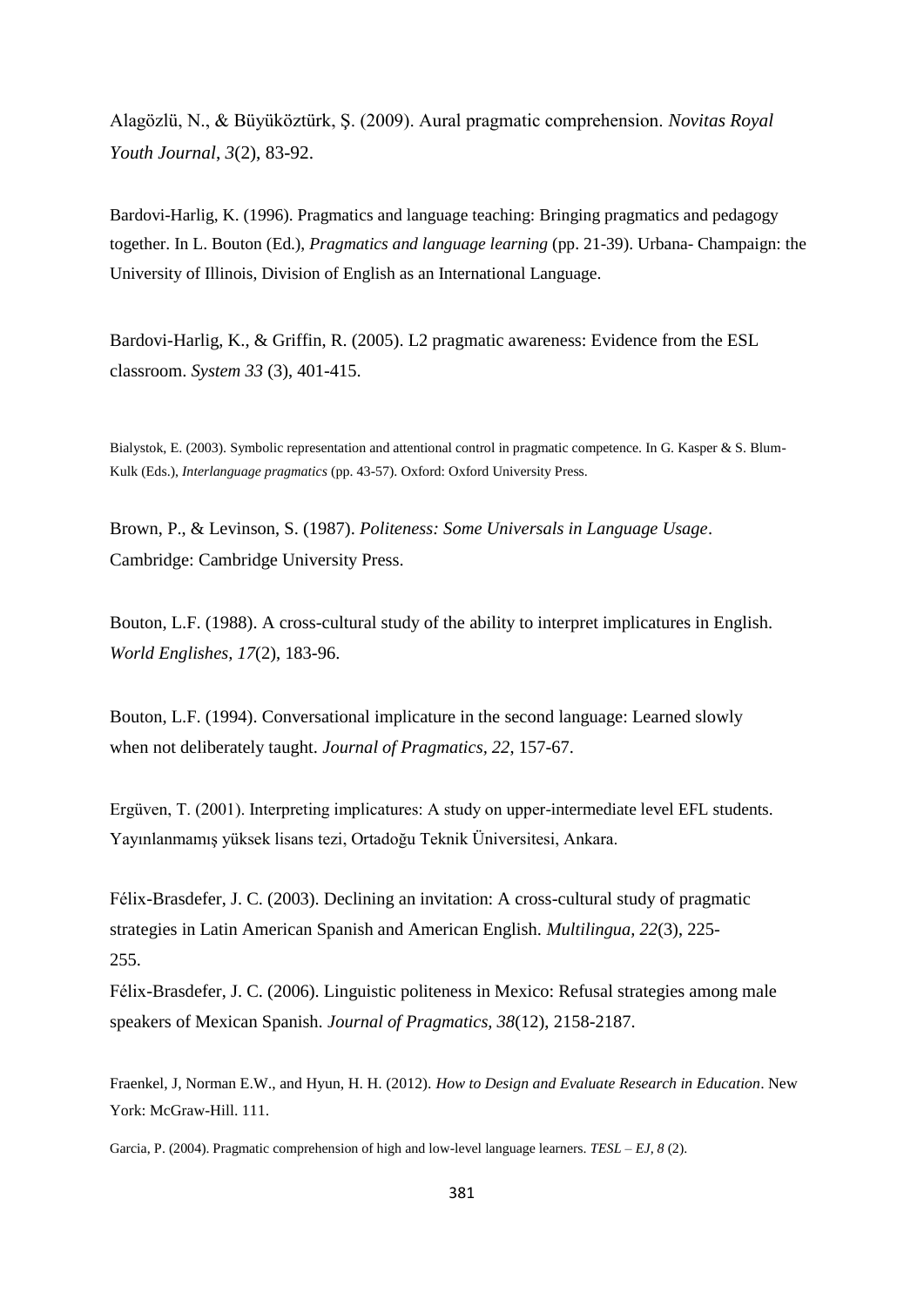Grice, P. (1975). Logic And Conversation. In S. Davis (Ed.). *Pragmatics: A Reader.* (1991). (305- 315). New York: Oxford.

Kasper, G. (1989). Interactive procedures in interlanguage discourse. In W. Olesky (Ed.), *Contrastive pragmatics* (pp. 189-229). Amsterdam: Benjamins.

Kasper, G., & Rose, K. R. (2001). Pragmatics in language teaching. In K. R. Rose & G. Kasper (Eds.), *Pragmatics in language teaching* (pp. 1-9). Cambridge, UK: Cambridge University Press.

Koike, D. A. (1992). Brazilian Portuguese directives and a hierarchy of strategies for politeness. In D. A. Koike & D. Macedo (Eds.), *Romance Linguistics: The Portuguese Context* (pp. 121-140). Westport, CT: Bergin and Garvey.

Koike, D. A. (1996). Transfer of pragmatic competence and suggestions in Spanish foreign language learning. In Gass, Susan & Neu, Joyce (Eds.), *Speech Acts Across Cultures: Challenges to Communication in a Second Language* (pp. 257-281)*.* Berlin/New York: Mouton de Gruyter.

Lee, J. S. (2002). Interpreting conversational implicatures: A study of Korean learners of English. *Korea TESOL Journal.* Vol. 5 Fall/Winter, 1-25.

Hymes, D. H. (1974). *Foundations in sociolinguistics: An ethnographic approach*. Philadephia: University of Pennsylvania Press.

Hymes, D. (1972). On communicative competence. In J. B. Pride and J. Holmes (Eds.), *Sociolinguistics (pp.* 269-93), Harmondsworth: Penguin.

Ishihara, N. & Cohen, A. D. (2014). Teaching and Learning Pragmatics: Where Language and Culture Meet. New York: Routledge.

Huth, T. (2006). Negotiating structure and culture: L2 learners' realization of L2 compliment response sequences in talk-in-interaction. *Journal of Pragmatics, 38*, 2025-2050.